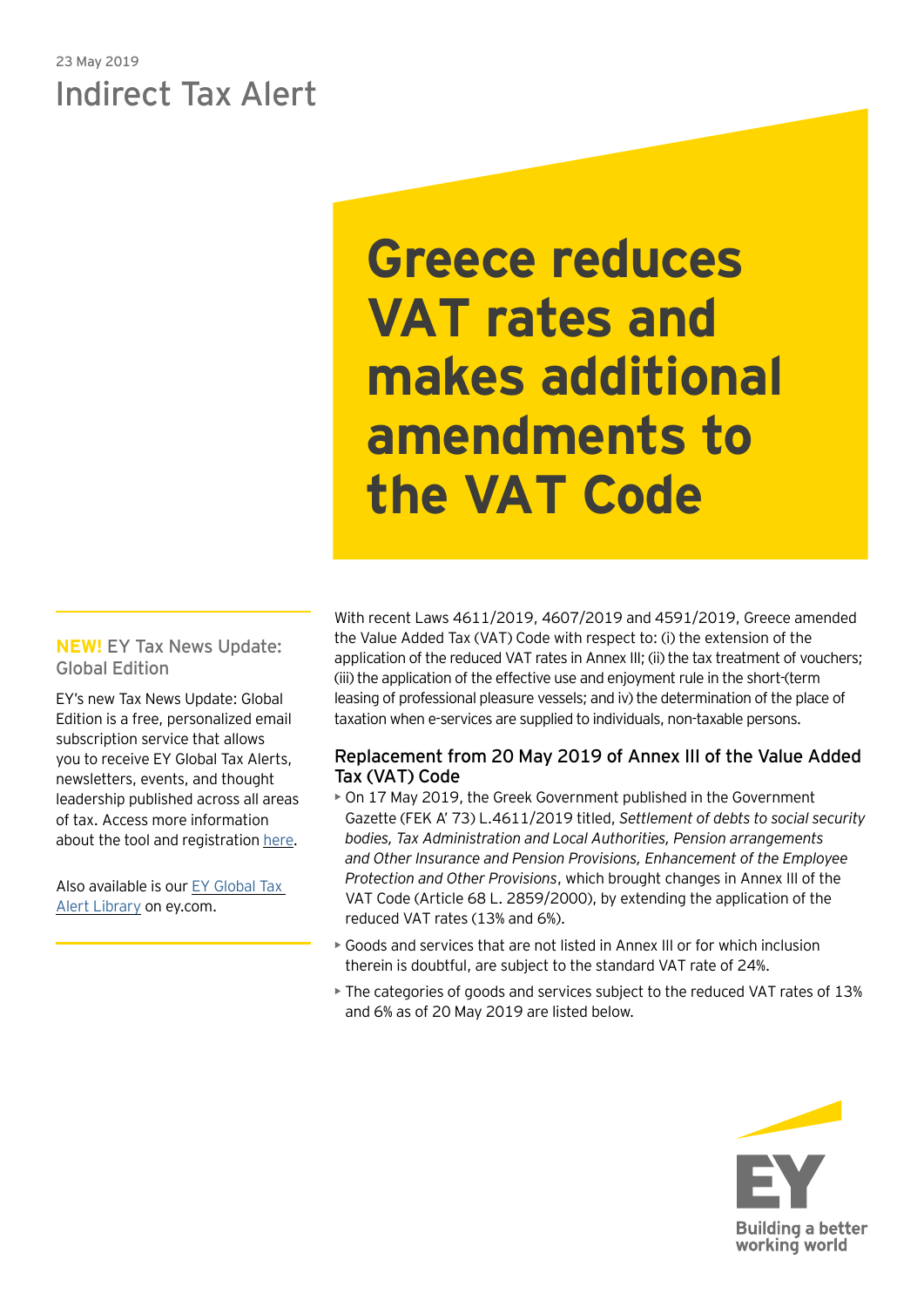Basic types of reclassified foodstuff subject to the reduced VAT rate 13%

- Oil types
- Meat and fish preparations
- Sugars and sugar confectionery
- Cocoa and cocoa preparations
- Miscellaneous edible preparations based on cereal, flour, starch or milk
- Preparations of vegetables, fruit, nuts, as well as fruit and vegetable juices
- Coffee, tea, preparations based on these products and coffee substitutes
- Pastes, preparations for sauces and sauces, preparations for soups and broths, ice-creams, vinegar and salt

Reclassified services subject to the reduced VAT rate 13%

- Food services supplied by restaurants, grills, taverns, coffee shops, cafeterias, patisseries and other related businesses (other than entertainment centers). In particular, the reduced VAT rate applies for food, prepared meals and sweets, either delivered for on-site consumption or taken away, as well as waterBased on the content of Circular E. 2083/2019, it derives that on-site consumption as well as carry out delivery of alcoholic and non-alcoholic drinks, coffee and beverages are subject to the standard VAT rate. While on-site consumption of packaged and non-packaged juices is subject to the standard VAT rate, their carry out delivery is subject to the reduced VAT rate.
- The single price for the accommodation with breakfast is subject to the reduced VAT rate 13%, whereas the single price for the accommodation with breakfast and lunch, full board accommodation and all-inclusive accommodation is subject to the standard VAT rate proportionate to 10%,15% and 25% respectively.
- Provision of services for boarding schools, structures for disabled persons and structures providing accommodation to people with mental retardation, mental disorders and use of drugs.

#### Reclassified goods subject to the super reduced VAT rate 6%

• The supply of electricity and gas, as well as district heating

Entry into force of the reduced VAT rates

- According to Circular E. 2083/2019, the new reduced VAT rates apply for:
	- −Tax records issued as of 20 May 2019 for supplies of goods, irrespective of whether the underlying supplies were made at an earlier date
	- −Credit notes issued as of 20 May 2019 for discounts, returns of goods, etc. and affect the value or content of the original tax record
	- −Tax records issued as of 20 May 2019 for supplies of services, whether they refer to ongoing services completed after this date or a service supplied before this date without the relevant record being issued

## Alignment of the VAT Code with the EU Council Directive 2016/1065 for the VAT treatment of vouchers (article 9, L. 4607/2019)

- Par. 1a of article 9 of L. 4607/2019 *I. Ratification of the Asian Infrastructure and Investment Bank Agreement, II. Harmonization of the VAT Code (EU) 2016/1065, III. Incorporation of Article 2 (1), (2), (4) and (5) and Articles 4, 6, 7 and 8 of Directive 1164/2016; Amendment to Law 2971/2001 and other provisions* (Government Gazette A 65 / 24-04-2019), introduced article 12a in the VAT Code, according to which as of 01 January 2019 "vouchers" which can have physical or electronic form are acceptable as consideration in exchange for the supply of goods or services.
- The goods or services to be supplied or the identities of their potential suppliers are either indicated on the instrument itself or in related documentation, including the terms and conditions of use of such instrument.
- "Vouchers" are distinguished between "single purpose vouchers," where the place of supply of the goods or services to which the voucher relates and the VAT due on those goods or services are known at the time of issue of the voucher and "multi-purpose vouchers," which are "vouchers" other than "single-purpose vouchers."
- According to the Directive, transport tickets, admission tickets to cinemas and museums, postage stamps and instruments entitling the holder to a discount upon purchase of goods or services but carrying no right to receive such goods or services, should not be treated as "vouchers."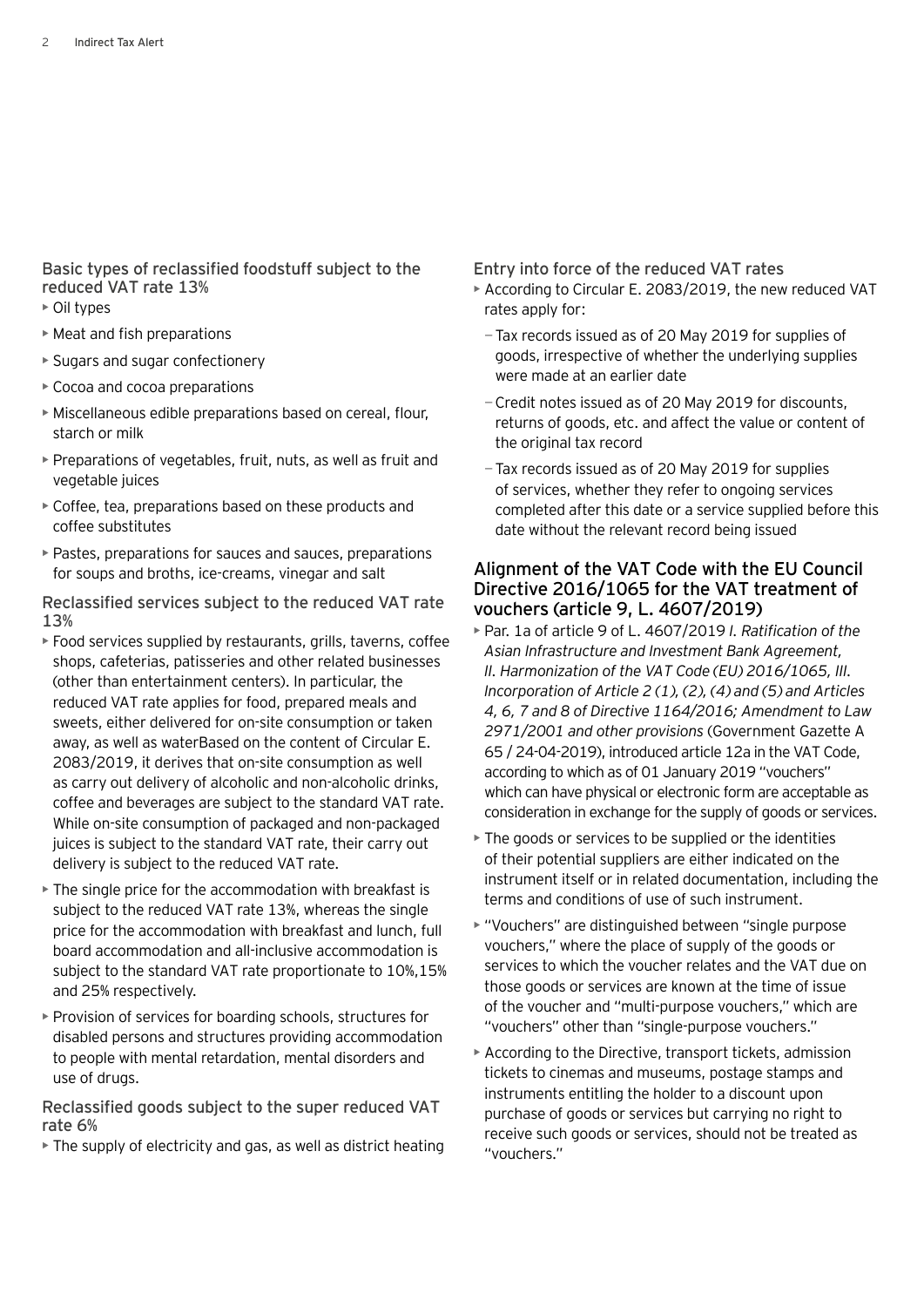- The essential difference between the two categories of vouchers ("single purpose" and "multi-purpose") is their VAT treatment. More specifically, in "single purpose vouchers," the taxable event is their distribution and not the subsequent supply of goods or services. On the other hand, in "multi-purpose vouchers," VAT is due at the time of their redemption, when the goods or services to which the voucher relates are supplied, whereas any prior transfer of them should not be subject to VAT.
- Intermediary services for the distribution of "vouchers," which are supplied by taxable persons, should be subject to VAT.

### Application of the effective use and enjoyment rule in the short-term leasing of professional pleasure vessels (article 49, L. 4607/2019)

- Article 49 of L. 4607/2019 has replaced article 14 par. 15 case b' of the VAT Code, providing that in the case of shortterm leasing (i.e. duration less than 90 days) of professional pleasure vessels, which are made available to (a taxable or non-taxable) customers in Greece, no VAT is due, insofar as those pleasure vessels are used outside the EU.
- This amendment was deemed necessary, after the European Committee condemned Greece for infringement (Decision 2017/2143), to comply with its obligation to apply a single tax treatment to the chartering of pleasure vessels insofar as those vessels are used in Greece.
- The relevant criteria of the "effective use and enjoyment" and the proof of their fulfillment thereof will be determined by a decision to be issued by the Minister of Finance.

## New rule for the determination of the place of taxation of electronically supplied services (ESS) to individuals (article 15 par. 1 L. 4591/2019)

• By article 15 par. 1 of L. 4591/2019 *Integration into Greek legislation: (a) Directive (EU) 2016/2102 of the European Parliament and of the Council of 26 October 2016 on the accessibility of websites and mobile applications of public sector bodies; and (b) Article 1 of Council Directive (EU) 2017/2455 of 5 December 2017* (Government Gazette A 19 / 12-02-2019 and A 47 / 13-03-2019) amendments were made to article 14 par. 13 of the VAT Code with respect to the place of taxation of ESS, in the case where these services are supplied to individuals or non-taxable persons.

- As of 01 January 2019, the place of supply of ESS remains the place where the customer or non-taxable person resides, except if the following conditions are cumulatively met:
	- −The supplier is established or has his permanent address or usually resides only in one EU Member State.
	- −The e-services are supplied to individuals or non-taxable persons established or having their permanent address or usually reside in another EU Member State.
	- −The total net amount of the ESS (without VAT), within a calendar year or the previous one, does not exceed the amount of €10k.
- When the above conditions are cumulatively met, the place of supply is compulsory the place where the supplier is established, unless that supplier opts for his services to be subject to VAT at the place where the customer or nontaxable person is established.
- According to the relevant published Circular E. 2049/2019, the right to opt for the place of taxation can be exercised by submitting a declaration in the competent Tax Office. This option binds the supplier for at least two full calendar years.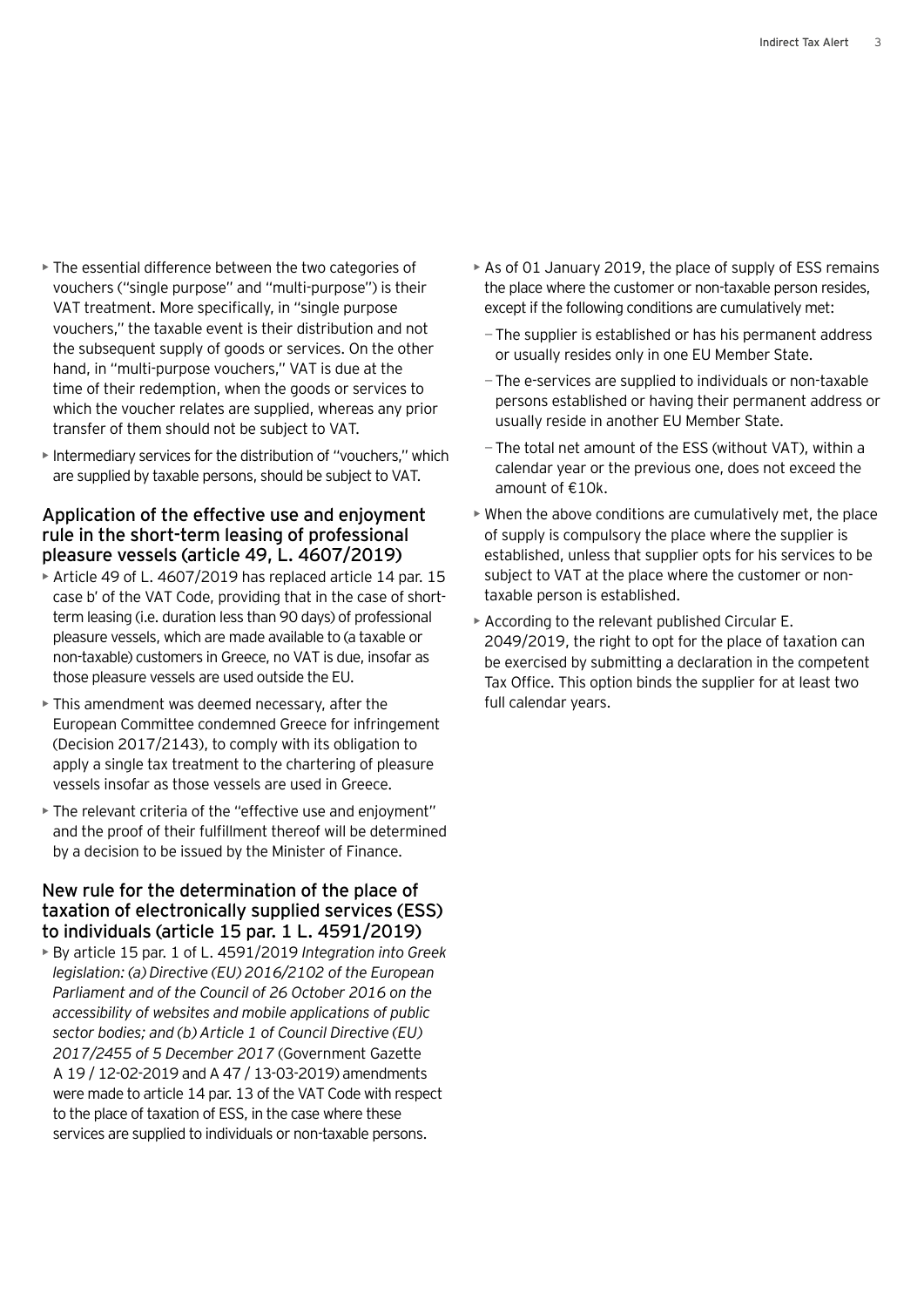For additional information with respect to this Alert, please contact the following:

#### Ernst & Young Business Advisory Solutions S.A., Indirect Tax, Athens

- Tassos Anastassiadis tassos.anastassiadis@gr.ey.com
- Nikoleta Merkouri nikoleta.merkouri@gr.ey.com
- Vasiliki Tzourmana vasiliki.tzourmana@gr.ey.com